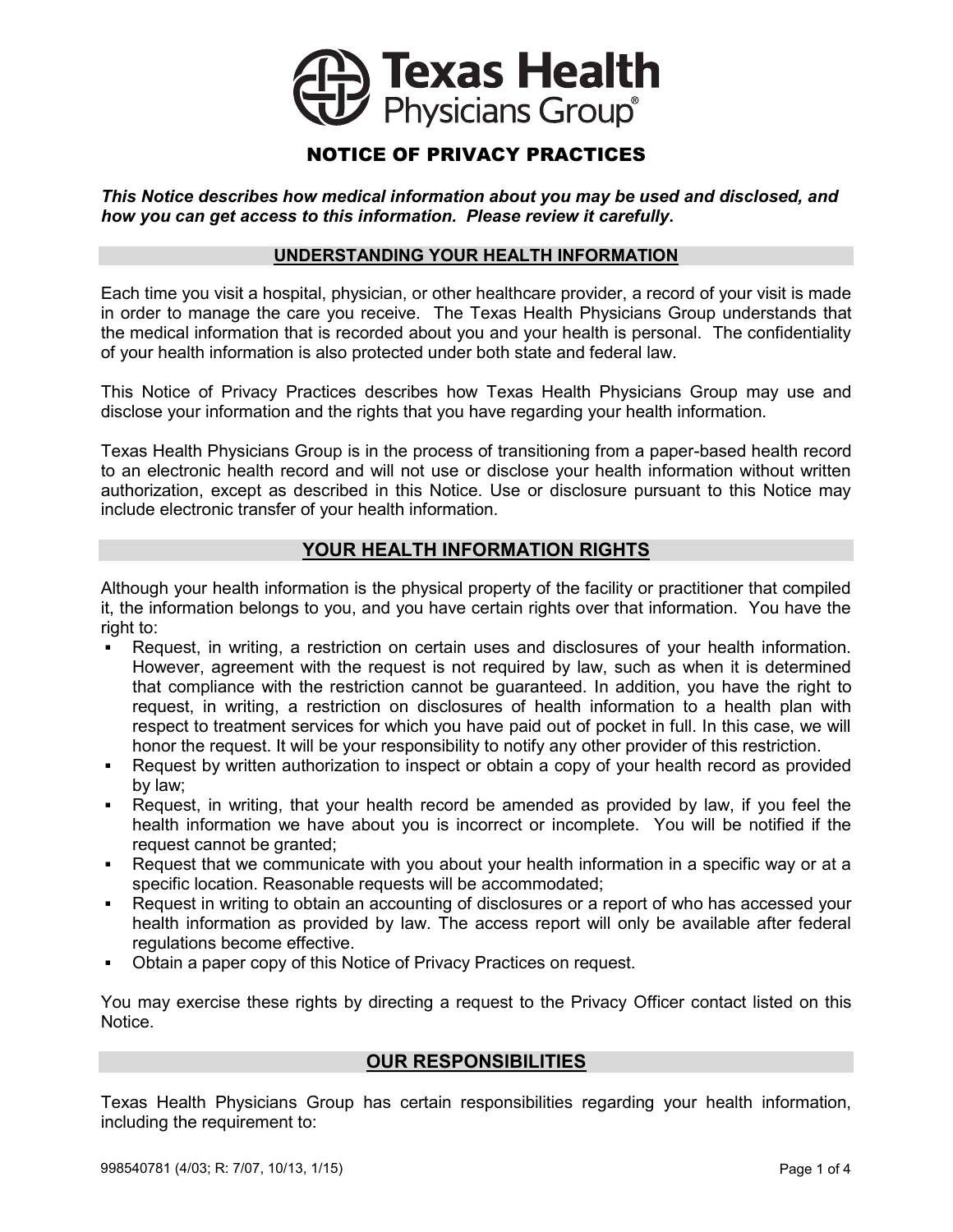- Maintain the privacy of your health information;
- Provide you with this Notice that describes Texas Health Physicians Group legal duties and privacy practices regarding the information that we maintain about you;
- Abide by the terms of the Notice currently in effect.
- **Inform you that the clinic(s) must keep your medical records for a time period required by law** and then may dispose of them as permitted by law.

Texas Health Physicians Group reserves the right to change these information privacy policies and practices and to make the changes applicable to any health information that we maintain. If changes are made, the revised Notice of Privacy Practices will be made available at each Texas Health Physicians Group practice, posted on the web site, and will be supplied when requested. Texas Health Physicians Group reserves the right to cha

#### **Uses and Disclosures of Health Information without Authorization** acerca de usted;

When you obtain services from any Texas Health Physicians Group practice, certain uses and disclosures of your health information are necessary and permitted by law in order to treat you, to process payments for your treatment and to support the operations of the entity and other involved providers. The following categories describe ways that Texas Health Physicians Group practices use or disclose your information, and some representative examples are provided in each category. All of the ways your health information is used or disclosed should fall within one of these categories. **Publicará en el sitio web, y se proporcionará a pedido.** 

# <u>Your health information will be used for treatment.</u>

*For example:* Disclosures of medical information about you may be made to doctors, nurses, technicians, medical residents or others who are involved in taking care of you at a Texas Health Physicians Group practice. This information may be disclosed to other physicians who are treating you or to other healthcare facilities involved in your care. Information may be shared with pharmacies, laboratories or radiology centers for the coordination of different treatments.

# <u>Your health information will be used for payment.</u>

For example: Health information about you may be disclosed so that services provided to you may be billed to an insurance company or a third party. Information may be provided to your health plan about treatment you are going to receive in order to obtain prior approval or to determine if your health plan will cover the treatment.

### Your health information will be used for health care operations.

For example: The information in your health record may be used to evaluate and improve the quality of the care and services we provide. Students, volunteers, and trainees may have access to your health information for training and treatment purposes as they participate in continuing education, training, internships, and residency programs.

### <u>Health Information Exchange (HIE).</u>

Texas Health Physicians Group participates in electronic health exchanges and may share your health information as described in this Notice. Participation is voluntary. You will be given the opportunity to opt in to the electronic health information exchanges at the time of registration.

**Business Associates***:* There are some services that we provide through contracts with third party business associates. Examples include transcription agencies and copying services. To protect your health information, Texas Health Physicians Group practices require these business **médica.** associates to appropriately protect your information.

**Directory:** Unless you give notice of an objection, your name, location in the facility, general condition and religious affiliation will be used for patient directories, in those practices where such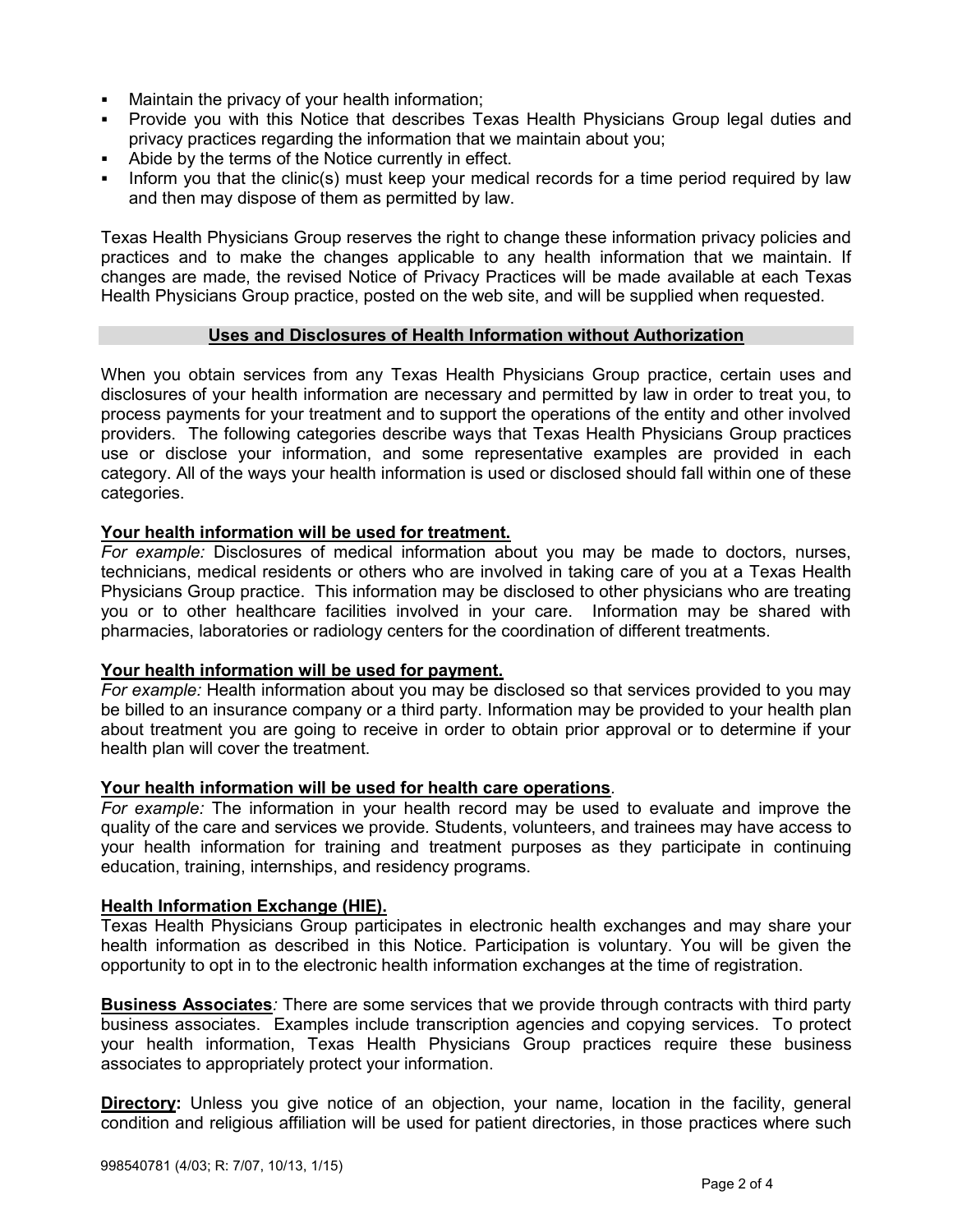directories are maintained. This information may be provided to members of the clergy. This information, except for religious affiliation, may also be provided to other people who ask for you by<br>name. name.

**Continuity of Care**: In order to provide for the continuity of your care once you are discharged from one of our facilities, your information may be shared with other healthcare providers such as home health agencies. Information about you may be disclosed to community services agencies in order to obtain their services on your behalf.

#### <u>Disclosures Requiring Verbal Agreement describe las responsabilidades legales de Texas Health este Aviso que d</u> mantener la privacidad de la información acerca de su salud;

Unless you give notice of an objection, and in accordance with your agreement, medical information may be released to a family member or other person who is involved in your medical care or who helps pay for your care. Information about you may be disclosed to notify a family member, legally authorized representative or other person responsible for your care about your location and general condition. This may include disclosures of information about you to an organization assisting in a disaster relief effort, such as the American Red Cross, so that your family can be notified about your condition. You will be given an opportunity to agree or object to these disclosures except as due to your incapacity or in emergency circumstances.

#### **Disclosures Required by Law or otherwise Allowed without Authorization or Notification.** encontrará disponible en el consultorio de cada profesional de Texas Health Physicians Group, se

The following disclosures of health information may be made according to state and federal law without your written authorization or verbal agreement:

- When a disclosure is required by federal, state or local law, judicial or administrative proceedings, or for law enforcement. Examples would be reporting gunshot wounds or child abuse, or responding to court orders; entitled was signified as a maneral categorias describen las maneras entit • When a disclosure is required by federal, state or local law, judicial or administrative
- For public health purposes, such as reporting information about births, deaths, and various diseases, or disclosures to the FDA regarding adverse events related to food, medications or devices; maneras en las información acerca de su salud se utiliza y divulga de su salud se utiliza y divulga de su salu
- For health oversight activities, such as audits, inspections or licensure investigations;
- To organ procurement organizations for the purpose of tissue donation and transplant;
- **-** For research purposes, when the research has been approved by an institutional review board that has reviewed the research proposal and established guidelines to provide for the privacy of your health information; or the disclosure is that of a limited data set, where personal identifiers have been removed. **En los consultorios del Texas Health Physicians Group**. Esta información puede di
- To coroners and funeral directors for the purpose of identification, the determination of the cause of death, or to perform their duties as authorized by law;
- To avoid a serious threat to the health or safety of a person or the public;
- For specific government functions, such as protection of the President of the United States;
- **For workers' compensation purposes;**
- **Fact Formal informand authorities as required for members of the armed forces;**
- To authorized federal officials for national security and intelligence activities as authorized by law;  $a$ ca del tratamiento que usted va a recibir puede ser proporcionada a su plan de salud con el final de salud con el final de salud con el final de salud con el final de salud con el final de salud con el final de salud c
- To correctional institutions or law enforcement officials concerning the health information of inmates, as authorized by law. • To correctional institutions or law enforcement officials concerning the health informatio

# **Other Allowable Uses and Disclosures without Authorization médica.**

Other uses or disclosures of your health information that may be made include:

- Contacting you to provide appointment reminders for treatment or medical care, as well as to recommend treatment alternatives; entener acerca de su salud para fines de capacitación y tratamiento, entener
- Notifying you of health-related benefits and services that may be of interest to you;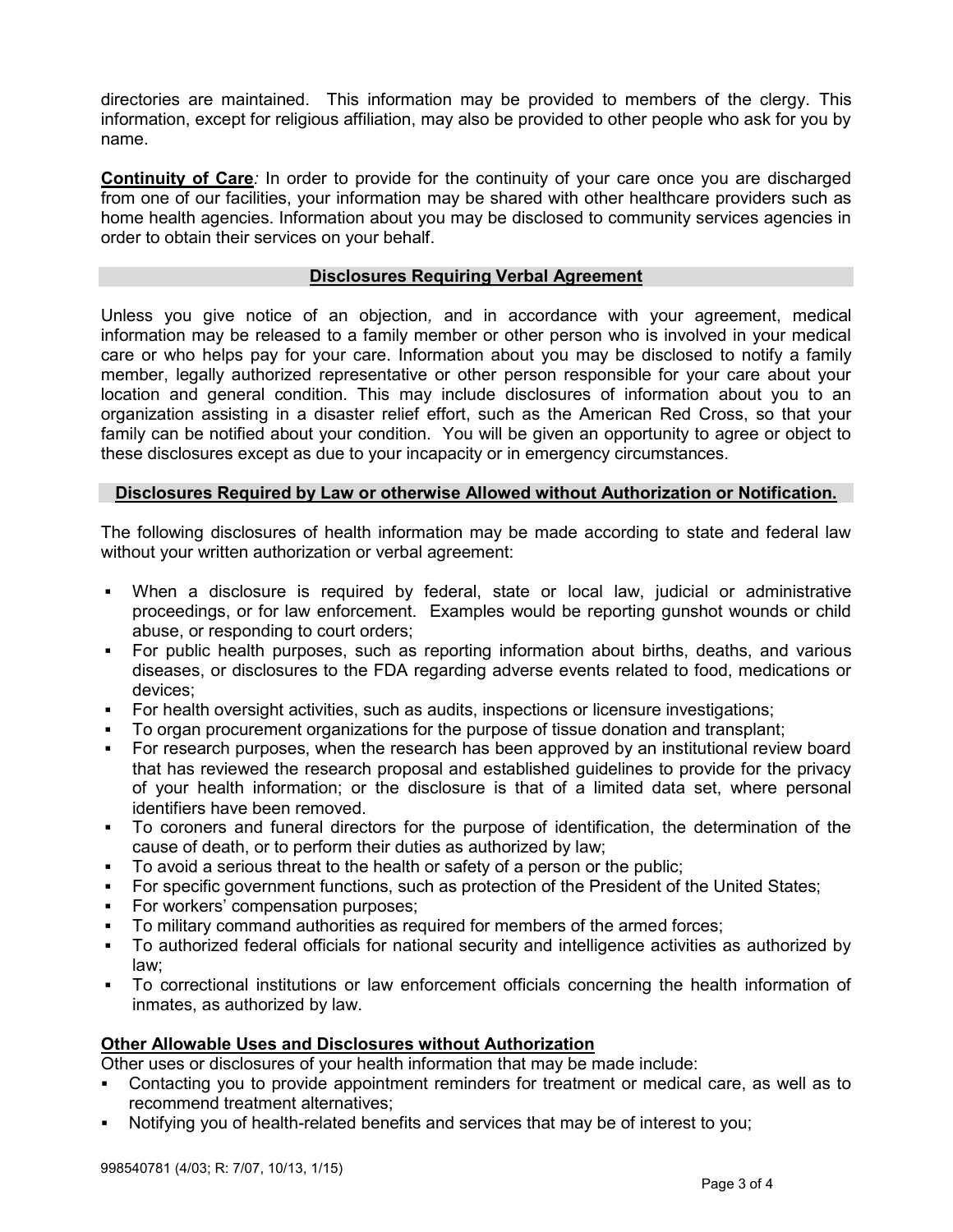- Contacting you about disease management programs, wellness programs, or other communitybased initiatives or activities in which Texas Health Physicians Group participates.
- If Texas Health Physicians Group is paid by any third party to provide communications to you because you are a patient, you will be informed that Texas Health Physicians Group is being paid. You have the right to opt out of receiving such communications.
- Using your health information for the purposes of fundraising for a Texas Health Physicians Group practice. You will have the opportunity to opt out of any future communications. Contact the Privacy Officer on this Notice for instructions on opting out.

# **Breach Notification and aviso que describe las responsabilidades legales de Texas Health este Aviso que destru**

In certain instances, you have the right to be notified in the event that we, or one of our business associates, discover an inappropriate use or disclosure of your health information. Notice of any such use or disclosure will be made as required by state and federal law.

# **Required Uses and Disclosures**

Under the law we must make disclosures when required by the Secretary of the Department of Health and Human Services to investigate or determine our compliance with federal privacy law.

#### **Uses and Disclosures Requiring Authorization de realizarse modificaciones, un Aviso de prácticas de realizarse** privacidad de la información y realizar cambios aplicables a cualquier información de salud que

Any other uses or disclosures of your health information not addressed in this Notice or otherwise required by law will be made only with your written authorization. You may revoke such authorization at any time. Specific examples of uses and disclosures requiring authorization include: use of psychotherapy notes, marketing activities, and some types of sale of your health information. cuando usted obtiene los servicios de cualquier consultorio de cualquier consultorio de cualquier consultorio <br>Altre estableces Health Physicians Group, estableces Health Physicians Group, estableces Health Physicians Gro

# **Privacy Complaints** para poder tratarlo, para procesar los pagos de su tratamiento y para apoyar las operaciones de la

You have the right to file a complaint if you believe your privacy rights have been violated. This complaint may be addressed to the Privacy Officer contact listed in this Notice, or to the Secretary of the Department of Health and Human Services. There will be no retaliation for registering a complaint. maneras en las informacións en las informacións acerca de su salud se utiliza y divulga de su salud se utiliza

### **Privacy Contact**

Address any questions about this Notice or how to exercise your privacy rights to the applicable Privacy Officer Contact listed below. **La divide:** La divulgación de su información médica podría ser compartida con doctores, en el ser compartida con doctores, en el ser con doctores, en el ser compartida con doctores, e

### **Effective Date información en los consultorios de Texas Health Physicians Group. Esta información puede divulgarse**

September 23, 2013 **otros médicos que le proporcionan tratamiento o a otros centros centros centros de atención médica involucrados de atención médica involucrados de atención médica involucrados de atención médica involuc** 

#### **Privacy Officer Contact: Privacy Officer Contact:** en su atención. La información puede ser compartida con farmacias, laboratorios o centros de

**Portes and Physicians Group acerca de su salud puede divulgarse para que servicios que servicios que servicios que servicios que servicios que servicios que servicios que servicios que servicios que servicios que servicio**  $(214)$  860-6300  $\sim$  proporcional ser facturados a una compañía de seguros o a una compañía de seguros o a una compañía de seguros o a una compañía de seguros o a una compañía de seguros o a un tercero. La información de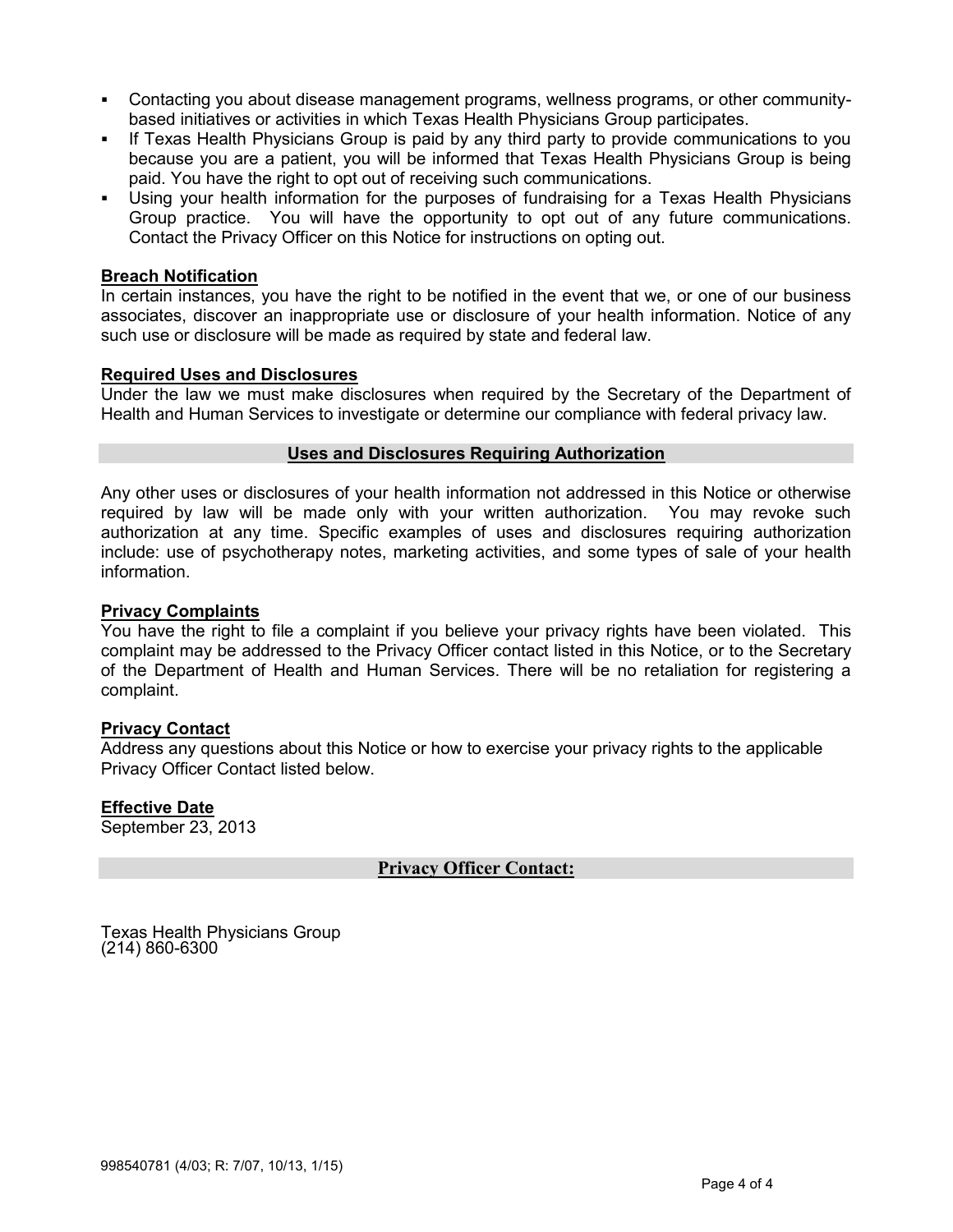### **Privacy and Confidentiality Policy**

TexasHealth.org is designed to comply with existing and proposed federal standards for the privacy and confidentiality of health care information. The database and software components are structured to provide that maintenance and routine troubleshooting occur with no access to your personal information. A security system helps protect against unauthorized access or misuse by authorized users.

All forms that request personal information (name, address, e-mail address, etc.) employ the https communications protocol to ensure secure and encrypted transmissions over the Internet.

### **Access and Disclosure**

TexasHealth.org does not disclose or provide access to any personal information to anyone without your permission, unless ordered to do so by a court of law or otherwise required by law. There may be isolated instances in which the staff must access the database to repair problems. Any access to individual files is carefully controlled. Staff members must document the need for access, log details of the access when complete, and confirm to management that they have accessed only task-critical areas and are in compliance with confidentiality policies.

### **Links to Third Party Sites**

The TexasHealth.org Internet site may contain links to other Internet sites ("Linked Sites"). Links are strictly for informational purposes, and the appropriateness of such links is based on the judgment of the TexasHealth.org Internet Work Group. The Linked Sites are most likely not under the control of Texas Health Physicians Group, and Texas Health Physicians Group is not responsible for the content of any Linked Site that it does not control, including without limitation any link contained in a Linked Site, or any changes or updates to a Linked Site. Texas Health Physicians Group is not responsible for webcasting or any other form of transmission received from any Linked Site. Texas Health Physicians Group provides these links as a convenience, and the inclusion of any link does not imply endorsement of the site by Texas Health Physicians Group or any association with its operators.

Linked sites will open in a new browser window, clearly indicating to users that they are leaving the TexasHealth.org Internet site.

Texas Health Physicians Group annually re-evaluates all external health related websites to which it links.

### **Passive Tracking Mechanisms**

TexasHealth.org is firmly committed to protecting the privacy of website visitors.

TexasHealth.org uses Web logs and temporary Internet cookies to gather aggregate, not individual data, about site visitors. We use remarketing tracking pixels and visitor browsing data to serve internet advertising to past site visitors and to reach similar audiences.

The following information is contained in these Web logs:

- The date and time of the visit as well as length of stay
- The pages of TexasHealth.org viewed during the visit
- The IP address of the computer used to visit the site
- The type of Web browser and operating system used to view the site
- The Internet domain from which a visitor accessed the site